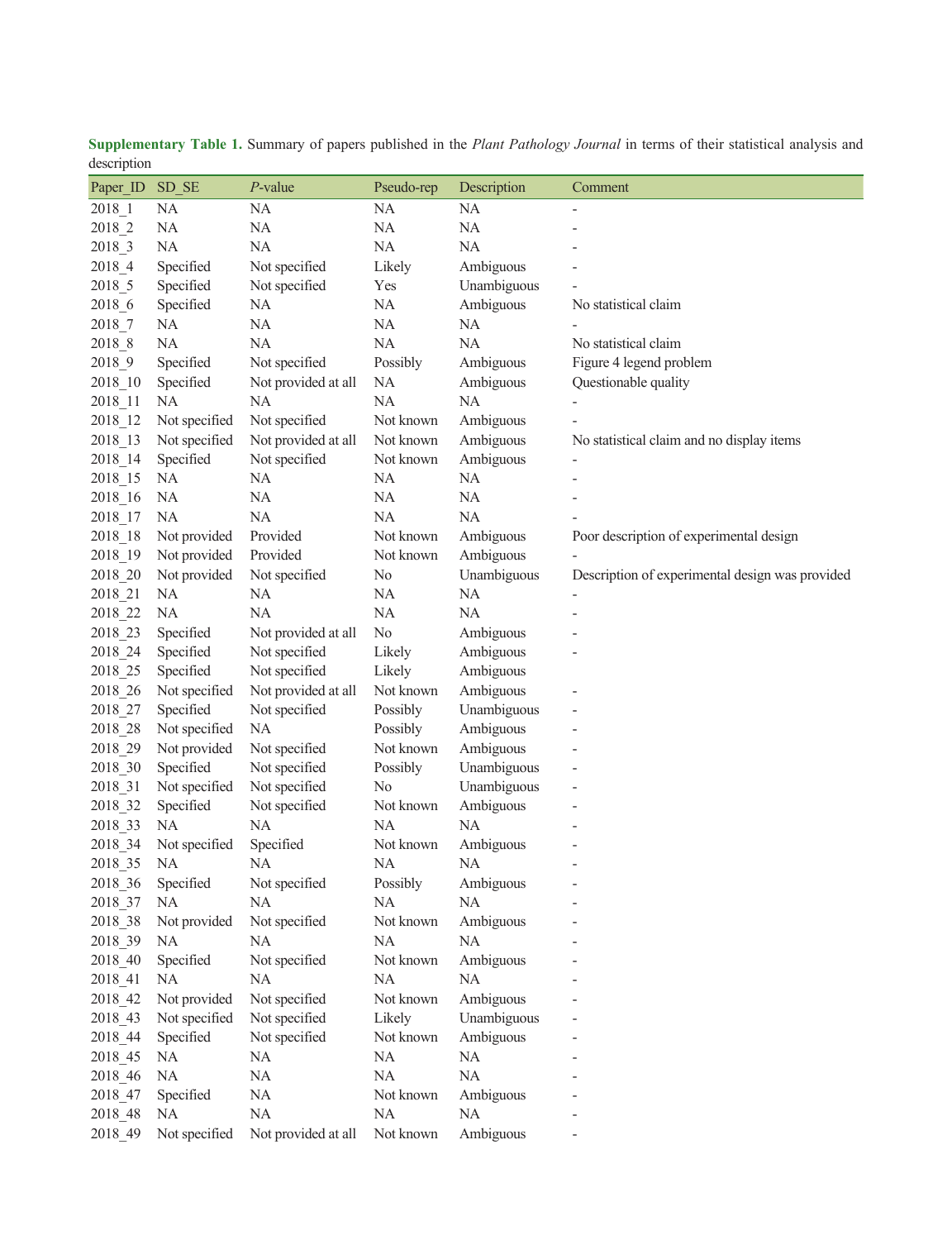| 2018_50    | Not specified         | Not provided at all | Likely    | Ambiguous             |                                              |
|------------|-----------------------|---------------------|-----------|-----------------------|----------------------------------------------|
| 2018 51    | NA                    | NA                  | NA        | NA                    |                                              |
| 2018_52    | NA                    | NA                  | NA        | NA                    |                                              |
| 2018 53    | <b>NA</b>             | NA                  | NA        | NA                    |                                              |
| 2018 54    | <b>NA</b>             | NA                  | No        | Unambiguous           |                                              |
| 2018 55    | <b>NA</b>             | NA                  | NA        | NA                    |                                              |
| 2018 56    | Specified             | Not specified       | No        | Unambiguous           |                                              |
| 2018 57    | Specified             | Not specified       | No        | Unambiguous           |                                              |
| 2018_58    | Specified             | Not specified       | No        | Unambiguous           |                                              |
| 2018_59    | NA                    | NA                  | NA        | NA                    |                                              |
| 2019 1     | Specified             | Specified           | Not known | Unambiguous           |                                              |
| 2019 2     | Specified             | Not specified       | Possibly  | Unambiguous           |                                              |
| 2019 3     | <b>NA</b>             | NA                  | NA        | NA                    |                                              |
| 2019 4     | NA                    | NA                  | NA        | NA                    |                                              |
| 2019 5     | Not specified         | Not specified       | Not known | Ambiguous             |                                              |
| $2019\_6$  | Specified             | Specified           | No        | Unambiguous           |                                              |
| 2019 7     | <b>NA</b>             | NA                  | NA        | NA                    |                                              |
| 2019 8     | Specified             | Specified           | Likely    | Unambiguous           |                                              |
| $2019 - 9$ | Specified             | Not specified       | No        | Unambiguous           |                                              |
| 2019 10    | Specified             | Not specified       | No        | Unambiguous           |                                              |
| 2019 11    | NA                    | NA                  | NA        | NA                    |                                              |
| 2019 12    | Specified             | Specified           | No        | Unambiguous           |                                              |
| 2019 13    | NA                    | <b>NA</b>           | NA        | NA                    |                                              |
| 2019 14    | Specified             | Not specified       | Not known | Unambiguous           |                                              |
| 2019 15    | Specified             | Not provided at all | No        | Unambiguous           | Only two replicate                           |
| 2019 16    | Not specified         | Not specified       | Not known | Unambiguous           | $\overline{\phantom{0}}$                     |
| 2019_17    | Not specified         | Specified           | No        | Ambiguous             |                                              |
| 2019_18    | NA                    | NA                  | NA        | NA                    |                                              |
| 2019 19    | Specified             | Specified           | Likely    | NA                    |                                              |
| 2019 20    | NA                    | Specified           | NA        | Unambiguous           |                                              |
| 2019 21    | NA                    | NA                  | NA        | <b>NA</b>             |                                              |
| 2019 22    | NA                    | NA                  | Not known |                       | Not provided at all No replicate information |
| 2019 23    | Specified             | Specified           | No        | Unambiguous           |                                              |
| 2019 24    | Specified             | Not specified       | Not known | Ambiguous             |                                              |
| 2019 25    | <b>NA</b>             | NA                  | NA        | NA                    |                                              |
| 2019 26    | Not specified         | Not provided at all | Not known | Ambiguous             |                                              |
|            | 2019_27 Not specified | Not provided at all | $\rm No$  | Unambiguous           |                                              |
| 2019 28    | Not specified         | Not specified       | Not known | Not provided at all - |                                              |
| 2019 29    | Not specified         | Specified           | Possibly  | Ambiguous             |                                              |
| 2019 30    | NA                    | NA                  | NA        | NA                    |                                              |
| 2019 31    | Specified             | Not specified       | No        | Unambiguous           |                                              |
| 2019 32    | NA                    | Not specified       | No        | Unambiguous           |                                              |
| 2019 33    | Specified             | Not specified       | No        | Unambiguous           |                                              |
| 2019 34    | Specified             | Not specified       | No        | Unambiguous           |                                              |
| 2019 35    | Specified             | Not specified       | No        | Unambiguous           |                                              |
| 2019_36    | Specified             | Specified           | $\rm No$  | Unambiguous           |                                              |
| 2019 37    | Specified             | Not specified       | Not known | Ambiguous             |                                              |
| 2019 38    | NA                    | NA                  | NA        | NA                    |                                              |
| 2019 39    | NA                    | NA                  | NA        | NA                    |                                              |
| 2019 40    | Specified             | Not specified       | Not known | Ambiguous             |                                              |
| 2019 41    | Not specified         | Not specified       | Not known | Ambiguous             |                                              |
| 2019 42    | Not specified         | Not specified       | Not known | Ambiguous             |                                              |
|            |                       |                     |           |                       |                                              |